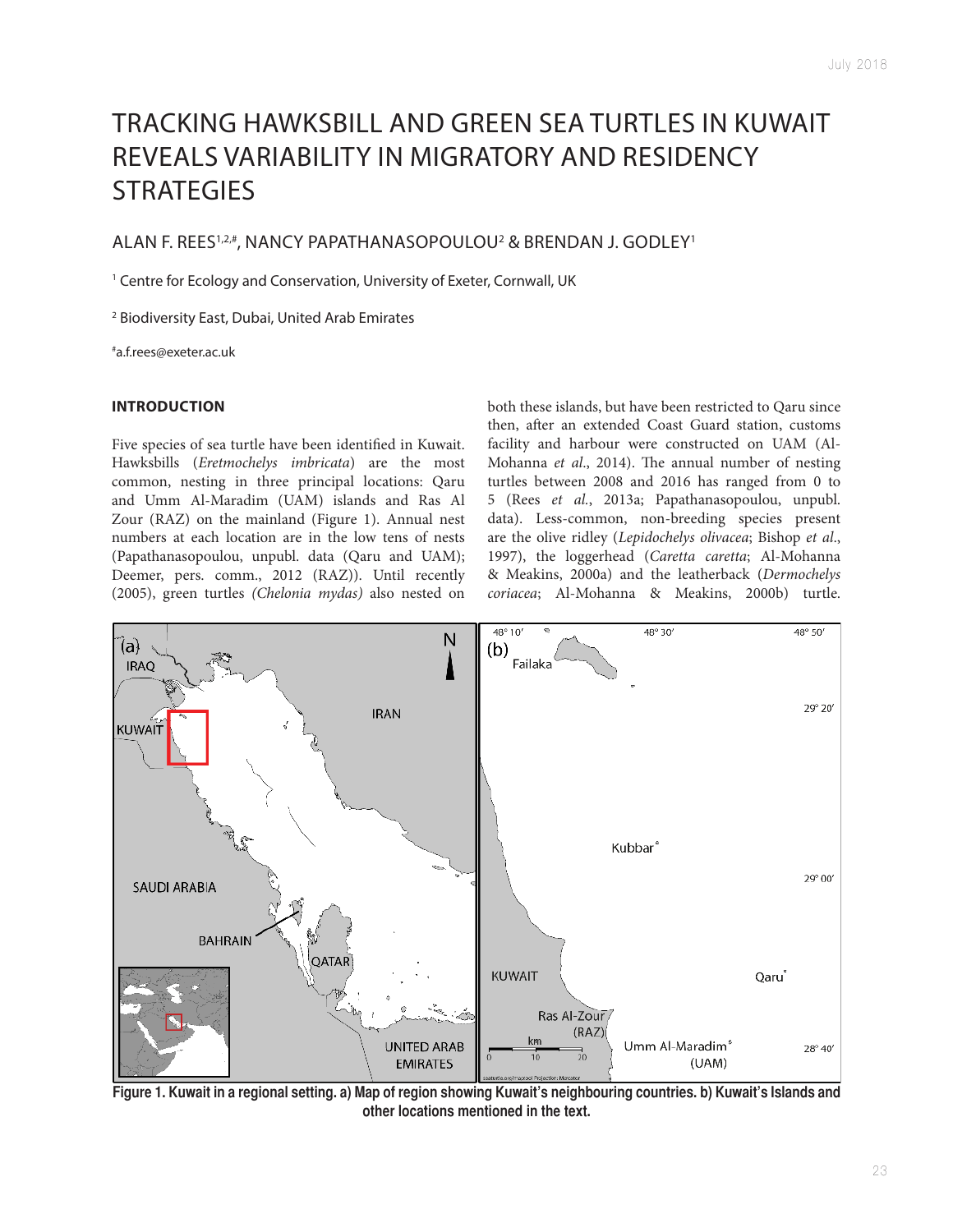To aid sea turtle conservation and management and raise awareness of their plight, between 2009 and 2013, we undertook a tracking study to determine foraging locations and migratory routes of adult turtles encountered in Kuwait.

## **SATELLITE TAG DEPLOYMENT**

To date, 10 Kiwisat Argos satellite transmitters (www. sirtrack.com) have been deployed on turtles in Kuwait (see Table 1. A - J). Six were applied to post-nesting females, and four to rescued turtles. Of the six, four tags were placed on nesting hawksbill turtles in 2010 (two at UAM (A & B) and two at Qaru (C & D)); and two tags were placed on nesting green turtles at Qaru, the first in 2009 (E) and the second in 2010 (F). The other four tags were placed on adult-sized, rescued female green turtles: two in 2010 (G & H) and two in 2013 (I & J). The first two rescued turtles were recovered from power-plant water intakes on the mainland at Fahaheel, and the second two from inside fish traps (hadra) – a passive fishing gear that indiscriminately captures marine life – on the coast of Failaka Island.

## **KEY FINDINGS**

#### **Nesting females**

The four nesting hawksbills remained within approximately 150km of their nesting areas (Table 1), mainly within Kuwaiti waters, but two (B & C) migrated into Saudi Arabian territorial waters (Rees, In Prep.)

Only one of the two tagged nesting green turtles (F) provided any useful data, remaining to nest at Qaru island one more time before migrating approximately 105km south into shallow coastal waters in Saudi Arabia (Figure 2a, Rees et al., 2013a).

## **Rescued adult female green turtles**

All four rescued green turtles migrated to the coast of Failaka Island (Figure 2b). The two rescued green turtles from 2010 (Table 1; G & H)) were released at Kubbar Island and migrated to Failaka Island where they remained for the duration of their tag life span, although one (H) undertook a looping winter migration (Figure 2a, Rees et al., 2013). The two green turtles from 2013 (Table 1) were

| Turtle                      | <b>Species</b> | Release<br>Location               | <b>CCL</b><br>(cm) | Deployment<br>Date | Duration<br>(days) | Max. Displacement<br>(km) |
|-----------------------------|----------------|-----------------------------------|--------------------|--------------------|--------------------|---------------------------|
| Nesting females             |                |                                   |                    |                    |                    |                           |
| A                           | Ei             | $28.683^{\circ}$ N<br>$48.655$ °E | 78.5               | 24/05/10           | 826                | 65                        |
| B                           | Ei             | 28.683° N<br>48.655° E            | 69.0               | 24/05/10           | 155                | 170                       |
| $\mathsf{C}$                | Ei             | 28.817° N<br>48.776° E            | 70.5               | 29/05/10           | 363                | 80                        |
| D                           | Ei             | 28.817° N<br>48.776° E            | 77.0               | 19/06/10           | 73                 | 45                        |
| E                           | Cm             | 28.817° N<br>48.776° E            | 96.0               | 12/08/09           | $\overline{2}$     |                           |
| $\rm F$                     | Cm             | 28.817° N<br>48.776° E            | 105.0              | 28/07/10           | 121                | 105                       |
| Rescued adult-sized females |                |                                   |                    |                    |                    |                           |
| G                           | Cm             | $29.071$ ° N<br>$48.490$ °E       | 98.8               | 07/11/10           | 248                | 5                         |
| H                           | Cm             | $29.071$ ° N<br>48.490° E         | 97.0               | 07/11/10           | 238                | 100                       |
| I                           | Cm             | 29.197° N<br>48.116° E            | 108.0              | 20/09/13           | 371                | 175                       |
|                             | Cm             | 29.266° N<br>48.091° E            | 104.0              | 06/10/13           | 214                | 710                       |

**Table 1. Details of the ten turtles tracked from Kuwait. Ei = Hawksbill, Cm = Green, CCL = Curved Carapace Length (notch to tip). Max displacement = maximum distance from release location for nesting turtles and from Failaka Island for rescued turtles.**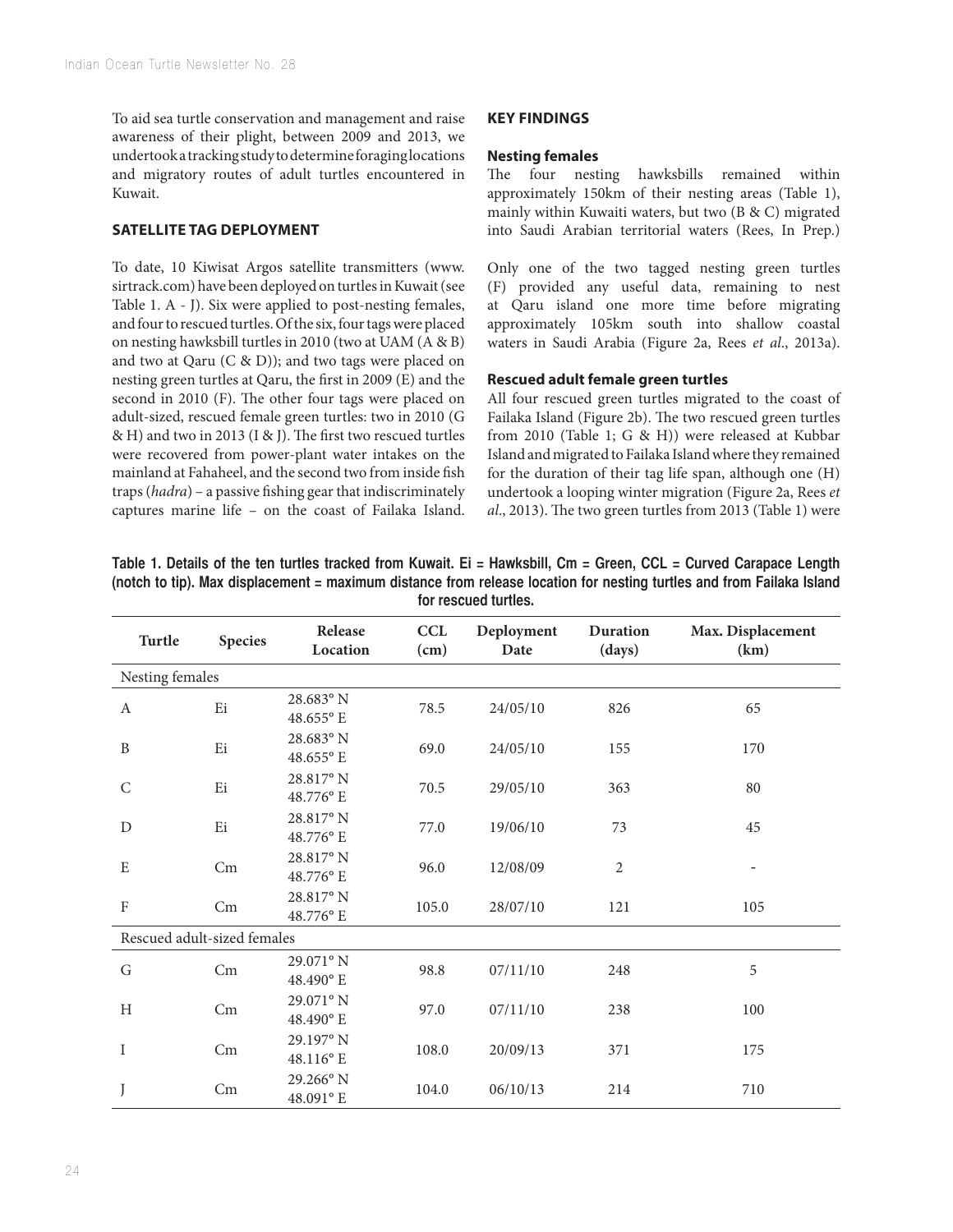

Figure 2. Movements and residency patterns of green turtles tracked from Kuwait. a) Short-distance migrations of turtles F, H & J. Migratory loops for rescued turtles **Figure 2. Movements and residency patterns of green turtles tracked from Kuwait. a) Short-distance migrations of turtles F, H & J. Migratory loops for rescued turtles**  H & J occurred during winter. b) Fine-scale residency patterns at Failaka Island of the four rescued turtles G-J. Core areas (50% use) are displayed in solid colours **H & J occurred during winter. b) Fine-scale residency patterns at Failaka Island of the four rescued turtles G-J. Core areas (50% use) are displayed in solid colours and home ranges (95% use) are shown as lines in the corresponding colour. c) Long-distance migration of turtle J, originating in Kuwait and terminating east of Qatar.**  Key: Nesting turtle (F) coloured grey, Rescued turtles coloured yellow (G), red (H), blue (I) and green (J). Track origin indicated by a star and end-point by a circle for **Key: Nesting turtle (F) coloured grey, Rescued turtles coloured yellow (G), red (H), blue (I) and green (J). Track origin indicated by a star and end-point by a circle for unidirectional tracks. Home range and core habitat use kernels were created in Geospatial Modelling Environment v0.7.2 (www.spatialecology.org) using smoothing**  and home ranges (95% use) are shown as lines in the corresponding colour. c) Long-distance migration of turtle J, originating in Kuwait and terminating east of Qatar. unidirectional tracks. Home range and core habitat use kernels were created in Geospatial Modelling Environment v0.7.2 (www.spatialecology.org) using smoothing factor 1000 and bandwidth 150,000. For reference to colours, see the pdf version available on-line. **factor 1000 and bandwidth 150,000. For reference to colours, see the pdf version available on-line.**